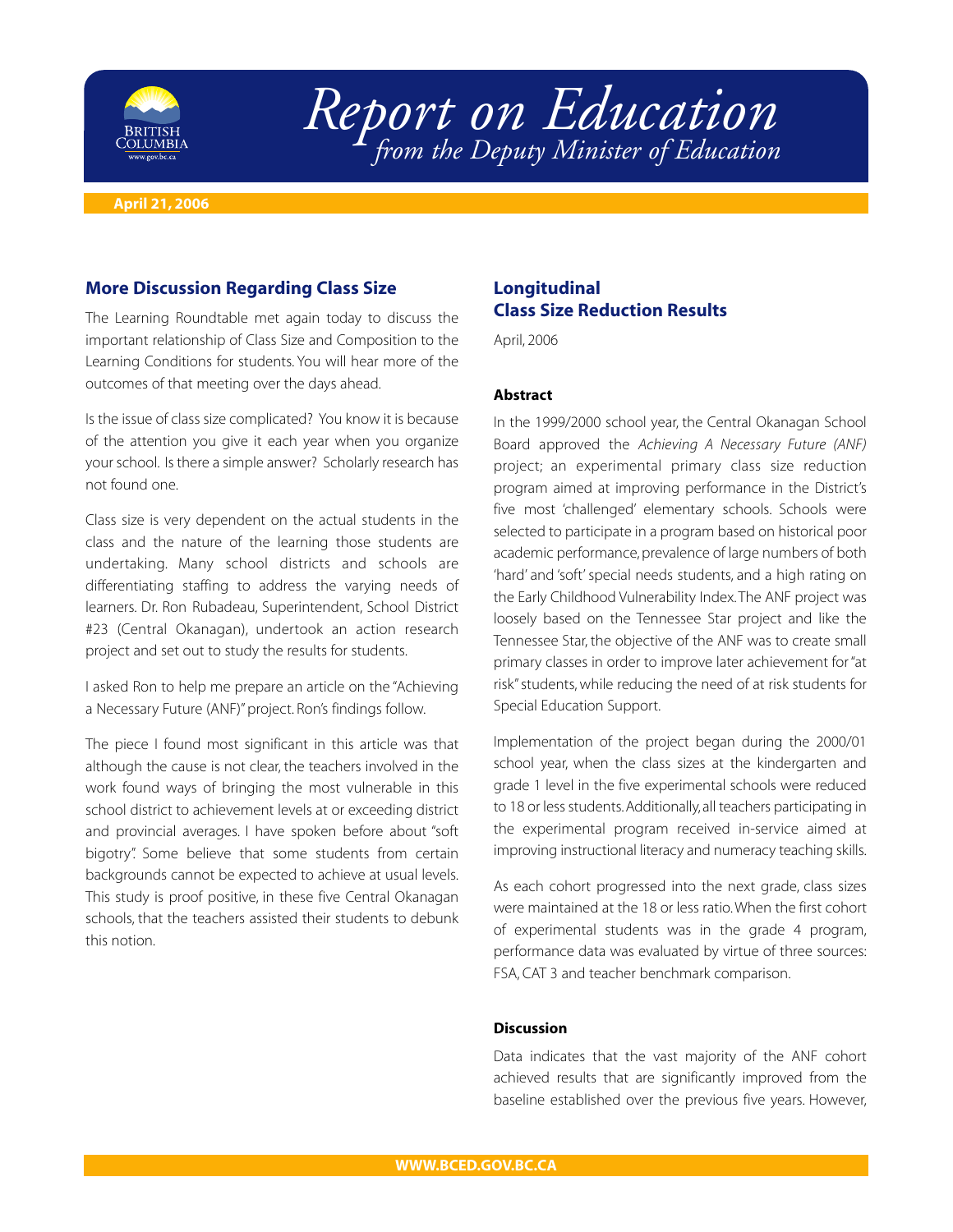not all experimental schools achieved all effects and, indeed, some showed a decline in the final year performance as compared to the baseline. And while it may be that the overall result was achieved because the class sizes were lowered, there may be other sources which caused specific improvement as well as negative effects. Contributing factors may include higher expectations by teachers, improved teaching styles, the presence of the Hawthorne effect, statistical regression, program drift as well as a desire by teachers in the experimental group to retain their reduced class size. It is likely that some, or all of these factors, were at work as any longitudinal project is subject to the subtle behavioural changes by program delivery staff to bias the outcome of the project. In particular, program drift comes into play as experimental schools introduced elements that were not part of the original design, including "SuccessMaker Software", intervention by specialist staff, teacher-directed classroom groupings, and even the development, in one school, of a school uniform policy.

At the outset, the ANF project set forth to discern if prejudicial treatment, provided to schools and students with a history of poor performance, could change the achievement levels of students. So established was the pattern of performance within the five experimental schools, that teachers, principals and trustees believed that students attending those schools were incapable of average achievement, and that those schools would never demonstrate a performance that rivaled more advantaged peers in other jurisdictions within our community. Such a position is no longer sustainable as most schools within the ANF project demonstrated results in Reading that were at, or above, the Provincial and District norms, while all schools achieved results well above the Provincial norm in Numeracy. Most importantly, some ANF schools achieved results reserved for the most affluent school catchment areas; environments highly correlated with exceptional student achievement.

Clearly, it has been determined that students identified as "at risk", poor, or "minority students" in the context of this School District can achieve results that are equal to, or better than students that may be labeled "advantaged", "affluent" or "majority".

While some would like to point to reduced class size as the reason for this change, the author of the project, Dr. Ron Rubadeau, believes it is premature to judge class size as the reason for the positive effects as a result of the following factors:

- The change in each experimental school's Grade 4 population was achieved three years before the effects could have occurred. The first year assessment of the Grade 4 class in each ANF school shows a marked change in results from the previous year(s), even though the students assessed had never participated in a class size reduction project.
- A Hawthorne effect may be present.
- Program drift away from experimental design was observed in all schools.
- Twice as many of the same comparison cohort students failed teacher-judged benchmarks in reading in grade 4 in comparison to grade 1; only 30% of those students, who exceeded teacher-judged benchmarks in grade 1 numeracy, exceeded in grade 4.

The Central Okanagan will continue the project for the next two school terms to determine longitudinal success. One factor remains abundantly clear, however. Lower class sizes do not result in less Special Education staff. Indeed, in each of the experimental schools, the request for service has increased in comparison to all non-experimental schools.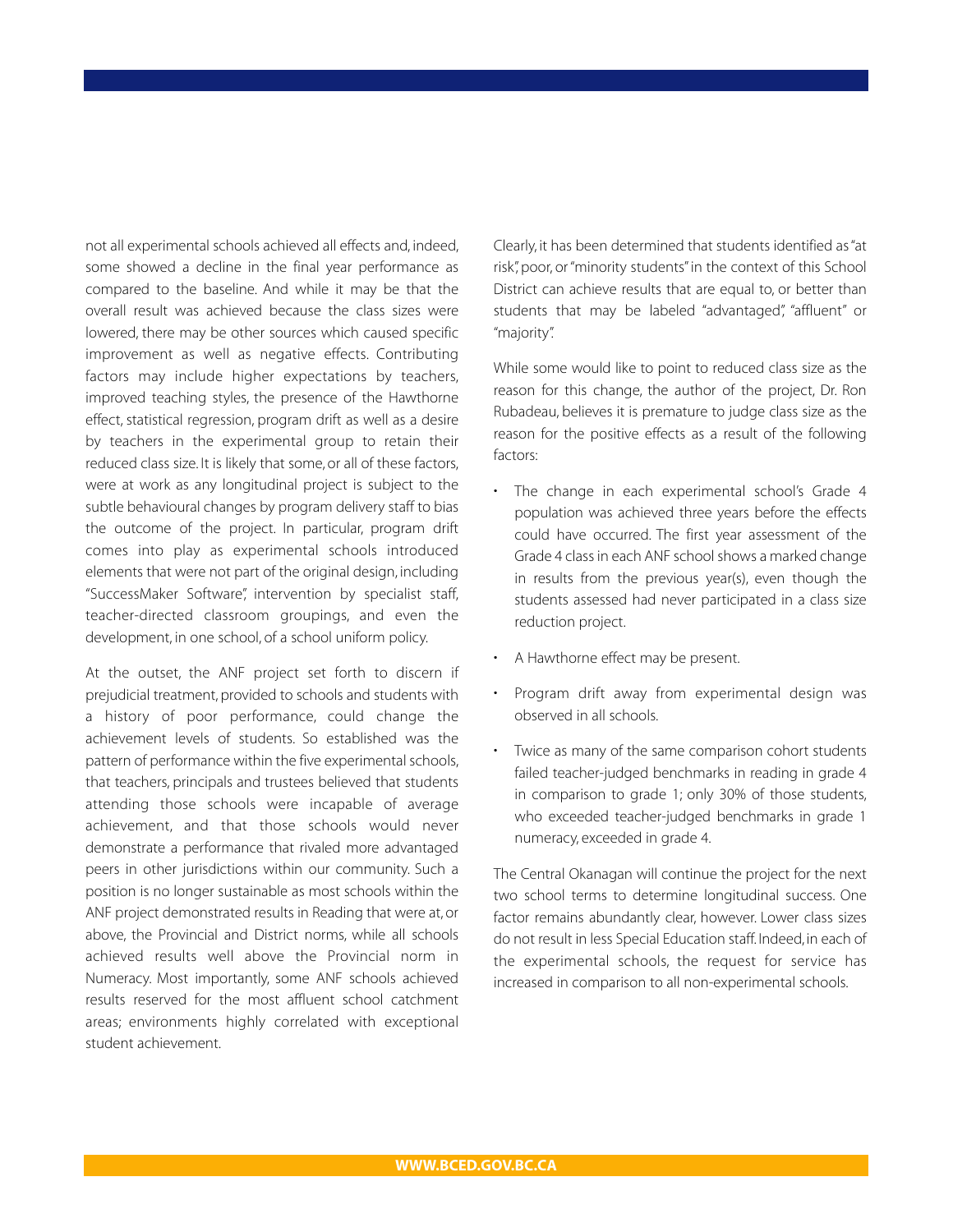| <b>WHAT</b>  | To test the improved achievement and need for<br>Special Education Services of primary students<br>who had been in a small class for at least three<br>years.                                                                  | RE. |
|--------------|--------------------------------------------------------------------------------------------------------------------------------------------------------------------------------------------------------------------------------|-----|
| <b>WHERE</b> | Five selected experimental schools in the<br>Central Okanagan.                                                                                                                                                                 |     |
| <b>WHEN</b>  | 2000 to ongoing.                                                                                                                                                                                                               |     |
| <b>WHY</b>   | Data indicates that students from these schools:<br>• have poor achievement in intermediate<br>grades<br>• have significant numbers of "soft" Special<br>Education students<br>• are less likely to graduate than their peers. |     |
|              |                                                                                                                                                                                                                                |     |

**WHO** 240 students in the five experimental schools.

Of the original group, 197 stayed until grade 4 in one of the five experimental schools.

**SULTS** Three out of five schools within the project achieved success rates at, or near, the District and Provincial FSA norms in **Reading**.

> Five out of five schools within the project achieved success rates at or above District and Provincial FSA norms in **Numeracy**.

Requests for Special Education support *(specialist teachers, learning assistance teachers, resource teachers and teachers' aides)* increased above the levels observed in non-experimental schools.

# **Comparison of Grade 4 Reading Results Between the Baseline and the First Year of Class Size Reduction to Grades K and 1**



**WWW.BCED.GOV.BC.CA**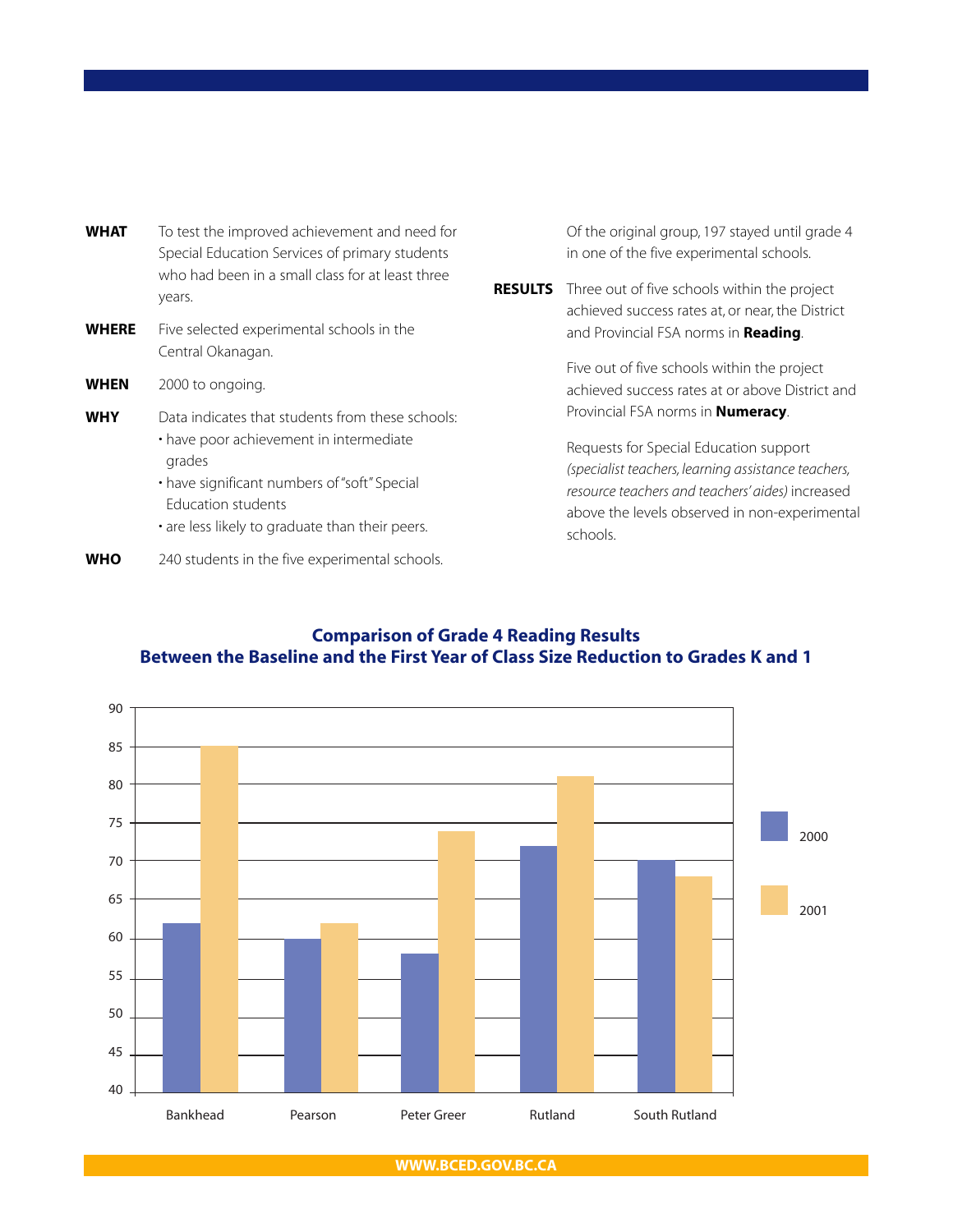

## **Comparison of Grade 4 Numeracy Results Between the Baseline and the First Year of Class Size Reduction to Grades K and 1**